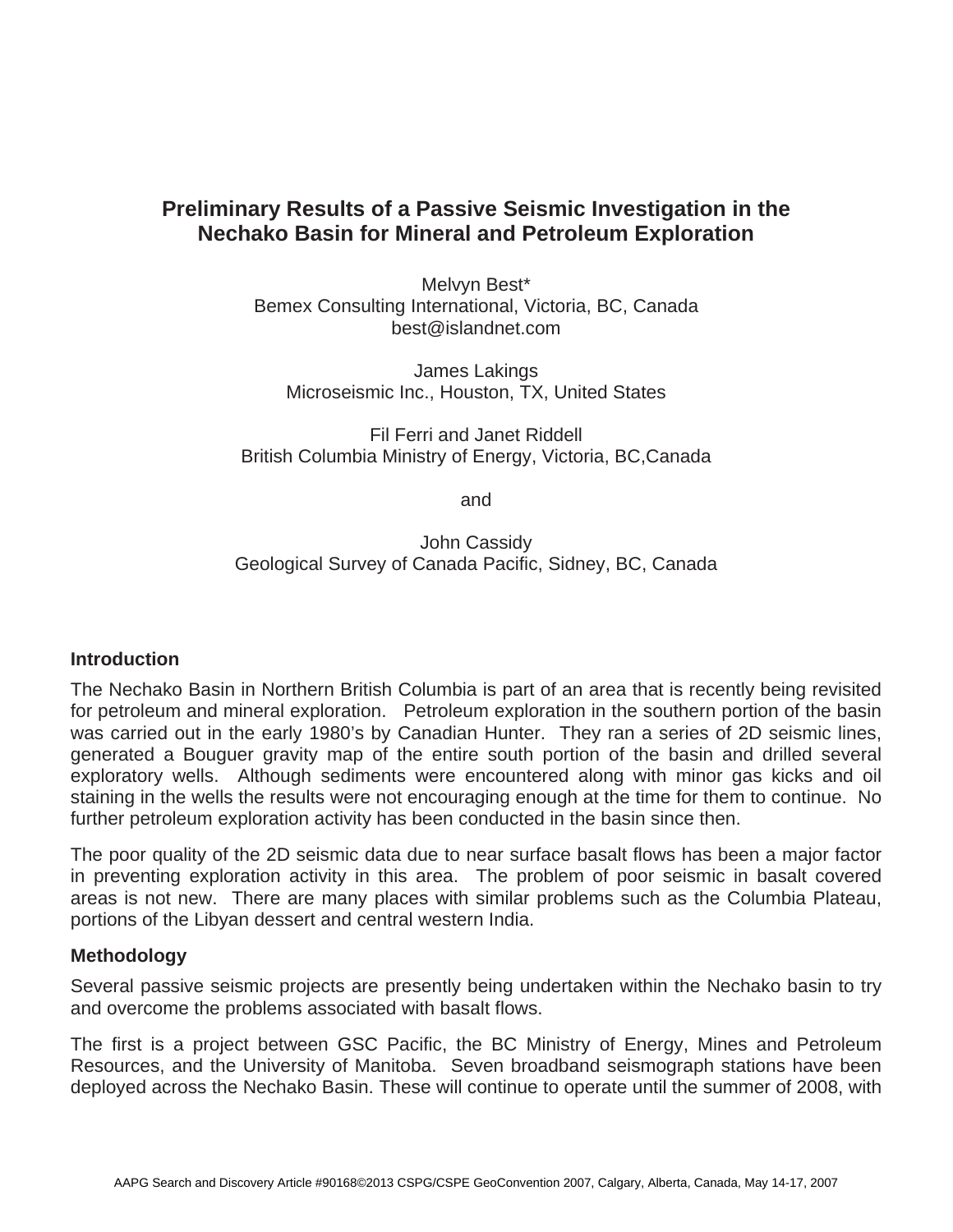recordings of distant and regional earthquakes being used to map the sedimentary structure and crustal thickness of the basin.

Specifically, waveforms from distant earthquakes will be used to resolve the shear-wave velocity structure beneath the Nechako Basin and provide information on the thickness and nature of basin-fill sedimentary rocks and also on the thickness of the underlying crust. The advantages of this method are numerous – using natural earthquake sources means that permitting/explosions are unnecessary; the energy is "coming from below" enabling us to see "below the basalts" that blanket the underlying prospective units and have degraded the quality of active source seismic data; and the S-wave information obtained complements the P-wave information obtained from active source seismic studies. The combination of P- and S-wave velocity information provides constraints on Poisson's ratio, which is indicative of lithologic composition.

To date, an array of seven seismic stations has been deployed (in September, 2006) to sample the entire basin, and during the first two months of operation more than a dozen useful events have been recorded. The results of this study will complement independent active source seismic studies that are planned for the region, by providing images using waves "from below".

The second project was an 8 week test (October to December, 2006) using an array of five 3 component geophones to determine the microseismic activity in the SE corner of the Nechako basin. The five 3-component geophones (4.5 Hz) were deployed at the corners of a rectangular area approximately 15 km by 25 km with one station near the center of the area. The purpose is to determine if there is enough local seismic activity to carry out a more detailed tomographic velocity inversion of this area using a larger array of 3-component geophones. The area picked for this test was selected because it is associated with a gravity low, there are several old 2D seismic lines in the area, as well as a well for calibration (Figure 1).

The seismic data were recorded in a continuous mode using five Reftek RT130 seismographs. The data were digitized using a sample rate of 2 ms with a +30 dB gain. The Refteks recorded the data using flash memory. Because flash memory was limited to 4 gigabyte per seismograph the data were manually collected three times during the course of the survey and then transferred to a laptop PC. The recording configuration was designed to measure the rate and strength of the local background seismicity in this area and constrain an array design that would be appropriate for mapping structure at scales that are useful for further exploration.

The records from each station were processed using a trigger detection algorithm. A trigger was generated when the 1 second short-term average; (STA) exceeded the 30 second long term average, (LTA) above a given threshold level on two of the three geophone channels for that particular station. The STA/LTA power ratio of 15 dB was used as the threshold level. This ratio was based on other previous, successful microearthquake surveys in environments with similar cultural noise characteristics. A one minute SEG-y event file of all the active stations was output when three or more station triggers could be temporally associated within a five second time window.

## **Results**

Over 1037 trigger files were generated between October 12 and December 17, 2006. A visual inspection of the trigger records was done in order to classify the events as local microearthquakes, regional earthquakes, teleseismic (deep focus) earthquakes or false triggers/air blasts. The majority of the events were false triggers created by air blasts associated with mining or other cultural activities that were coincidental within the area. Local microearthquakes were selected based on the character and arrivals of their phases. High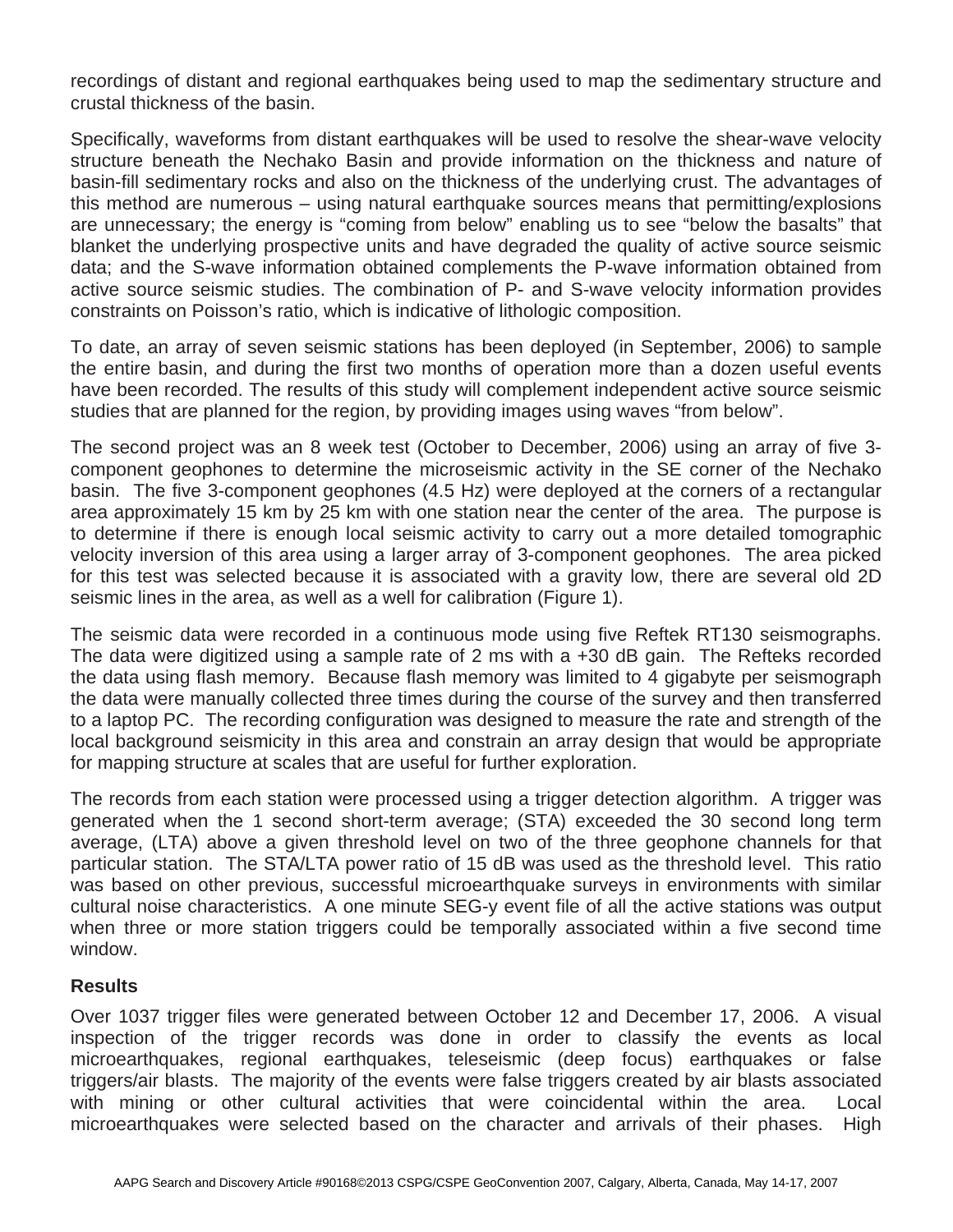frequency events with arrival time differences between the P-wave and S-wave that are less than five seconds are classified as local microearthquakes. Additionally, these events also have a strong partition of their phase amplitudes on the seismometer components; the P-waves arrive primarily on the vertical component and S-waves arrive dominantly on the horizontal components.

Of the 1037 triggers, only seven were found to be local microearthquakes. Hypocenter locations of four of these events were reliably obtained. The remaining three did not have sufficient S/N to properly locate. The magnitudes of the non-locatable events were 0.5 or less and likely too far from the array center.

The event epicenters show the local earthquakes to be occurring outside of the center of the array. Two events plotted to the west, while the other two plotted to the SE. The events to the SE of the array occurred in close proximity to the location of a magnitude 3.0 event as reported in the NRCAN catalog of earthquakes. This magnitude 3.0 event is the only significant historical earthquake in this area. The background level of seismicity here is consistent with that of a magnitude 3.0 event recurring every 10 years or so over this 4200 square kilometer area.

### **Summary**

Although the number of local microseismic events was not sufficient to carry out tomographic inversion *economically* the data will compliment the regional study being carried out using the broadband seismographs and will provide additional information on basin structure. For example by integrating S-velocity information with gravity and MT data, results can be verified and constraints on pore-fill fluids and fracture characteristics can be estimated. This information can be used to develop and constrain models of basin architecture, identify pathways for fluid migration and provide insight into basin composition, all of which are required to further our understanding of the basin's resource potential.